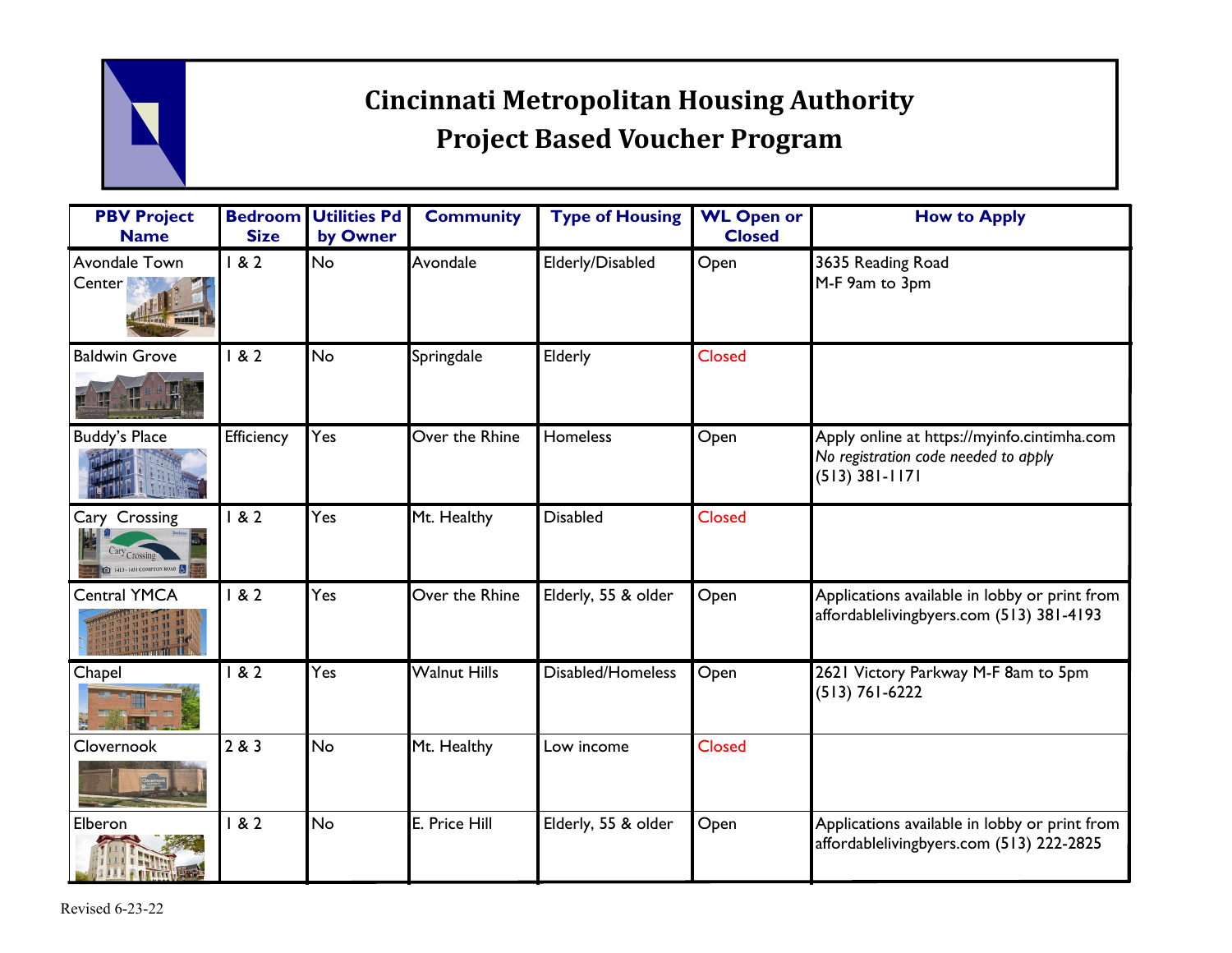## **Cincinnati Metropolitan Housing Authority Project Based Voucher Program**

| <b>PBV Project</b><br><b>Name</b> | <b>Bed-</b><br>room | <b>Utilities Pd</b><br>by Owner | <b>Community</b>    | <b>Type of Housing</b> | <b>WL Open or</b><br><b>Closed</b> | <b>How to Apply</b>                                                                                     |
|-----------------------------------|---------------------|---------------------------------|---------------------|------------------------|------------------------------------|---------------------------------------------------------------------------------------------------------|
| First Step Home                   | Efficiency<br>81    | Yes                             | <b>Walnut Hills</b> | Women in drug<br>rehab | Open                               | 2211 Fulton Avenue<br>$(513)$ 961-4663 $\times$ 109                                                     |
| Forest Square                     | $\mathbf{2}$        | Yes                             | Avondale            | Elderly                | Open                               | Applications available in lobby or print from<br>affordablelivingbyers.com (513) 222-2825               |
| <b>Glen Meadow</b>                | 1, 2 & 3            | <b>No</b>                       | Roselawn            | Low income             | Open                               | 7076B Glen Meadow<br>M-F 9am to 4:30pm                                                                  |
| Knowlton                          | 182                 | Yes                             | Northside           | Elderly, 55 & older    | Open                               | Applications available in lobby or print from<br>affordablelivingbyers.com (513) 527-7040               |
| Mercy                             | 1, 2 & 3            | Yes                             | Over the Rhine      | Low Income             | <b>Closed</b>                      |                                                                                                         |
| <b>Morgan Apartments</b>          | 1, 2 & 3            | Yes                             | Over the Rhine      | Low Income             | Open                               | Apply online at https://myinfo.cintimha.com<br>No registration code needed to apply<br>$(513)$ 381-1171 |
| Mt. Auburn                        | 2, 3 & 4            | Yes                             | Over the Rhine      | Disabled/Homeless      | Open                               | 2621 Victory Parkway M-F 8am to 5pm<br>$(513) 761 - 6222$                                               |
| Oak                               |                     | Yes                             | <b>Walnut Hills</b> | Disabled/Homeless      | Open                               | 2621 Victory Parkway M-F 8am to 5pm<br>$(513) 761 - 6222$                                               |